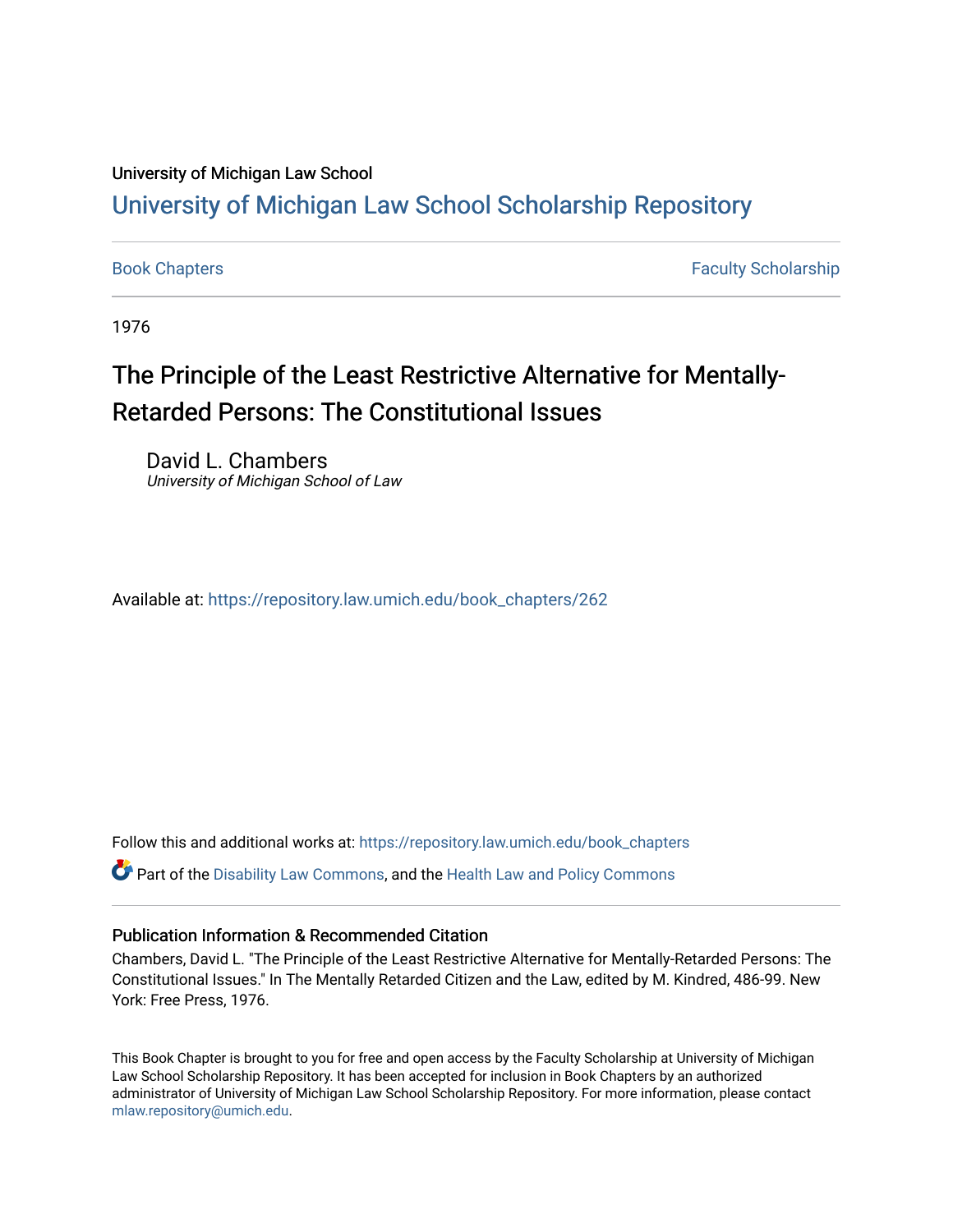# THE MENTALLY RETARDED CITIZEN AND THE LAW

Sponsored by The President's Committee on Mental Retardation

> *Edited* by MICHAEL KINDRED, Project Director JULIUS COHEN DAVID PENROD THOMAS SHAFFER

With a Preface by LAWRENCE A. KANE, JR. Chairman, Law and Ethics Work Group, . President's Committee on Mental Retardation



THE FREE PRESS *A Division of Macmillan Publishing Co., Inc.*  NEW **YORK** 

Collier Macmillan Publishers LONDON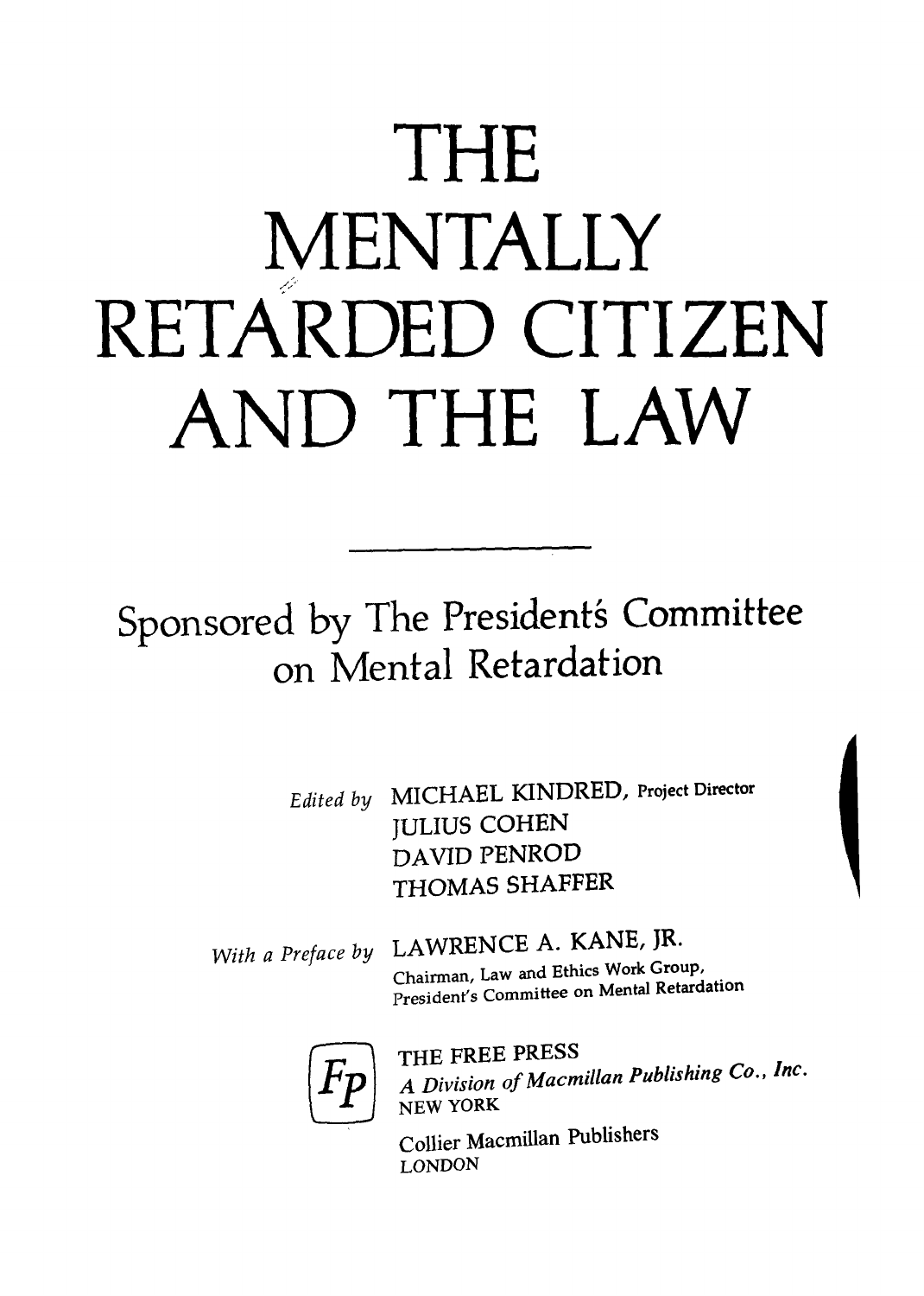## *THE PRINCIPLE OF THE LEAST RESTRICTIVE ALTERNATIVE: THE CONSTITUTIONAL ISSUES*

DAVID CHAMBERS

#### **THE PRINCIPLE OF THE LEAST RESTRICTIVE ALTERNATIVE**

Mentally retarded people are people. When strong reasons exist to treat them differently from other people, they should be provided the necessary services, restraint, or protection through means that intrude as little as possible on their freedom to live the life that others are permitted to live. "Normalization" is the term professionals use to define the goal and the process of helping mentally retarded citizens lead a "normal" life. The attainment of this goal involves undoing the multitude of formal constrictions. governments have typically placed on the retarded citizen's freedom: his place of residence, his schooling, his control over his own property, his freedom to marry  $-\sin$  short, his freedom to do or be anything that others believe requires capacity to function "independently" and "responsibly."

The analysis here does not present data to demonstrate that normalization "works," but rather offers a legal resource to those who have found normalization does work and need help in securing its acceptance by courts and agencies.<sup>1</sup> The legal resource is the principle of the least restrictive alternative. The principle rests on the apple pie premise that people should in general be free to live as they please. If you accept this elementary moral premise, the principle of the least restrictive alternative easily follows; that is, when government does have a legitimate communal interest to serve by regulating human conduct it should use methods that curtail individual freedom to no greater extent than is essential for securing that interest. When you swat a mosquito on a friend's back, you should not use a baseball bat.

The principle of the least restrictive alternative is not only a useful guide to legislatures in deciding when and how to formulate new laws. It also has become a useful tool in constitutional litigation in working out rough accommodations between

<sup>1</sup>*See* Chambers, *Alternatives to Civil Commitment of the Mentally Ill: Practical Guides and Constitutional Imperatives,* 70 MICH. L. RBv. 1107 (1972). Much of the paper that follows is a distillation of this article transplanted to the setting of mental retardation and applied to the range of official restrictions placed on retarded persons, rather than commitment alone.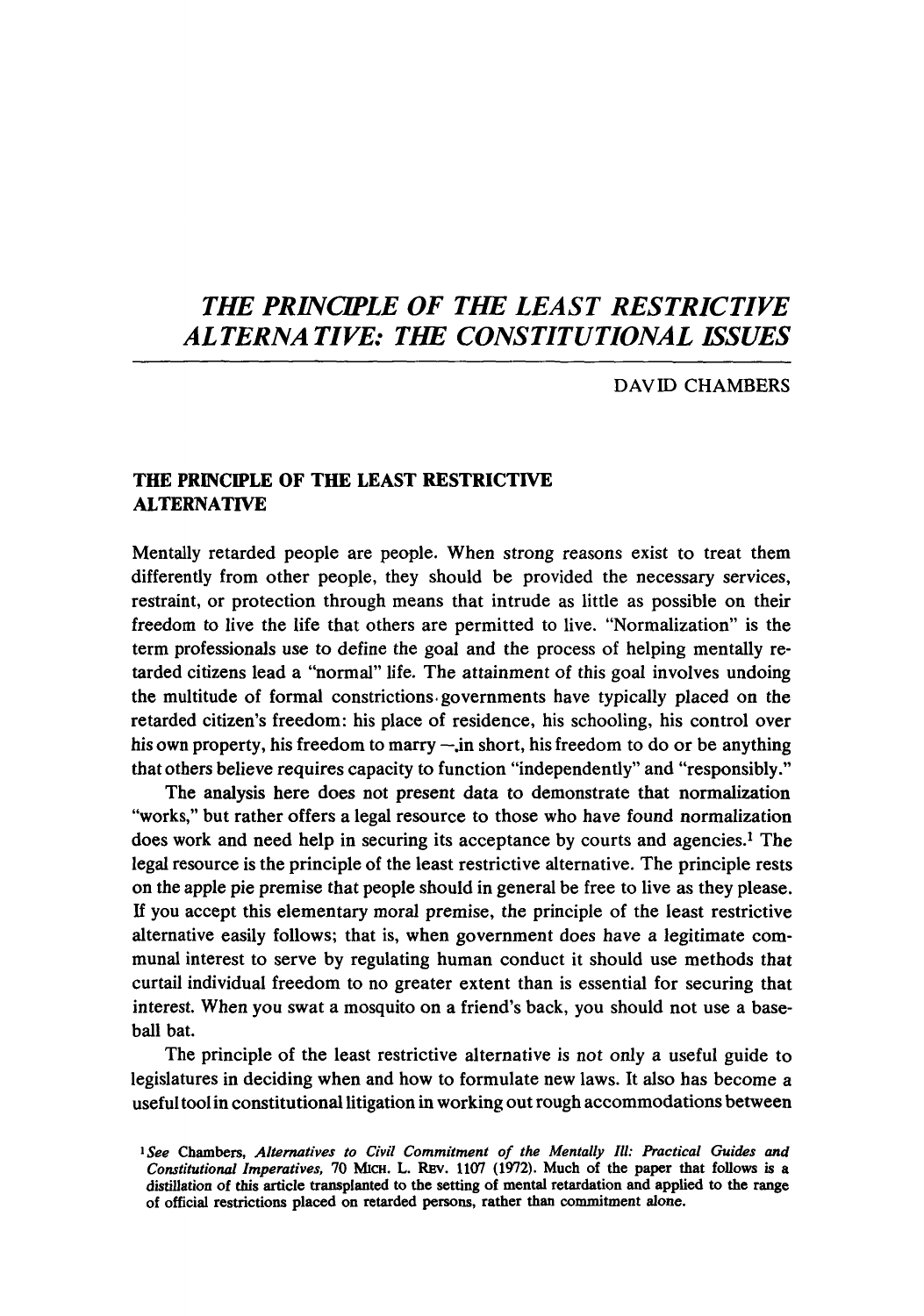constitutionally protected rights and weighty legislatively protected interests in the public's health, welfare, and safety. The Supreme Court of the United States, **in** the most frequently quoted recent statement of the principle, has declared that **in** judging governmental actions "even though the governmental purpose be legitimate and substantial, that purpose cannot be pursued by means that broadly stifle personal liberties when the end can be more narrowly achieved." <sup>2</sup>

Little can be said with confidence about how far the courts will go in applying the principle to regulations affecting the mentally retarded. Few courts have employed it yet in assessing regulations affecting the retarded. The Supreme Court has heard no cases posing the issue. Moreover, even if the principle is applied by courts, there are limits to what the principle can accomplish. Attorneys who employ the principle in the context of constitutional litigation can, however, develop strong arguments in three areas in which normalization efforts are proceeding: (1) in securing the broader use of already existing alternatives to constrictions upon the freedom of the retarded; (2) in securing individualized determinations, continually reexamined, of the current needs of each mentally retarded individual whose freedom is being curtailed; and (3) in securing the creation of a range of promising new alternatives that might be used to normalize the life style of retarded citizens. In the context of education, for example, the lawyer might strive to keep a mentally retarded child in the public school near her home or might seek to secure extra tutoring or special programing within the framework of the regular class. These efforts might avert later placement in a separate class or school for the mentally retarded. The lawyer may also seek to ensure that the child's needs are continually reassessed so that even limited special programing will continue no longer than necessary.

#### **DRAFTING AND INTERPRETING STATUTES**

Reliance upon constitutional safeguards will be unneeded if legislatures employ the principle of the least restrictive alternative or if courts interpret existing legislation to require application of the principle.

Emphasizing the treasures of a free life, the evidence of success for normalization programs, and the daily anxieties of persons who know that they do not appear "normal," attorneys need to encourage legislators to retain restrictive regulations for the mentally retarded only when informal noncoercive methods cannot achieve the same goals. When legislatures do continue restrictions, such as separate institutions, they should be urged for identical reasons to develop a full range of appropriate less restrictive regulations or settings. Legislatures are beginning to embody in new laws the concept of minimum intrusion into the lives of the mentally retarded. Tennessee, for example, has adopted legislation providing that, to the maximum extent possible, children are to be educated in the normal classroom setting.<sup>3</sup>

<sup>2</sup> Shelton v. Tucker, 364 U.S. 479, 488 (1960). 3TENN. CODE ANN. § 49-2913(8) (Supp. 1973).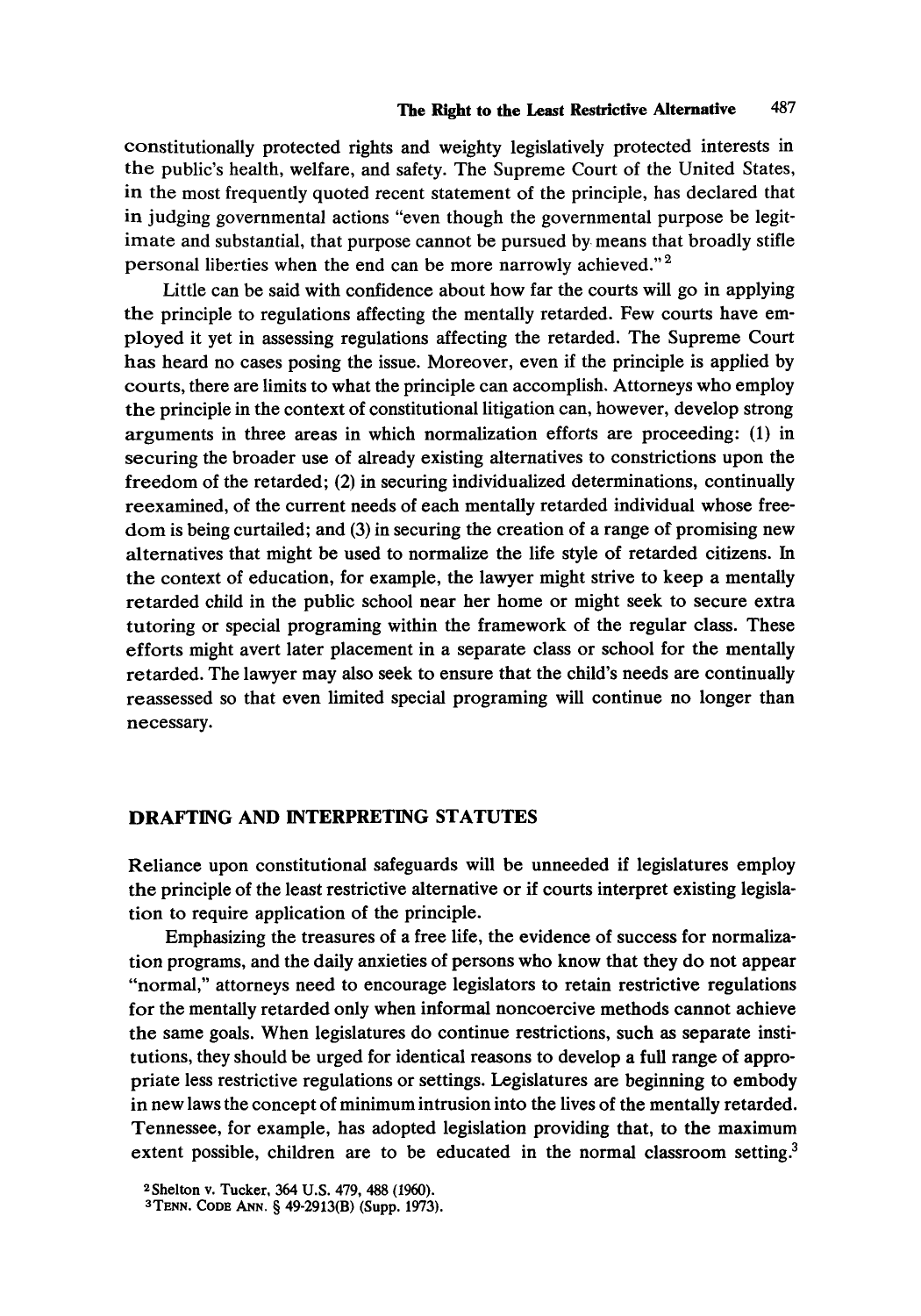Massachusetts has adopted a similar statute.<sup>4</sup> Nebraska, through flexible legislation, has developed an impressive range of residential treatment programs.<sup>5</sup> Several states explicitly authorize or compel their courts to use least restrictive alternatives in appropriate commitment cases.<sup>6</sup>

Even existing legislation not openly recognizing the principle can often be rendered more flexible through imaginative interpretation. No state, for example, requires the commitment of all mentally retarded persons. Courts can often sensibly interpret statutes, almost without regard to their operant language, to require the exploration and use of alternatives whenever the state's interest in securing adequate care and protection can be better served by other means. When confronted with vague or ambiguous statutory terms, attorneys can support arguments for the use of alternatives by pointing to the principle of the least restrictive alternative as an aid in interpreting legislative intent. That is, in the absence of convincing evidence to the contrary, legislation should not be interpreted to permit greater restrictions on personal freedom than are absolutely necessary to serve the state's interests. Attorneys also can brandish the constitutional arguments for the principle hereafter elaborated and invite the court to interpret the legislation as requiring the use of the least restrictive alternative "to save the constitutionality" of an otherwise offensive statute. Even a guardianship statute that would appear to deprive a retarded individual of all of his legal capacity might be interpreted to permit or require the loss only of those specific powers that the retarded person was incapable of responsibly exercising.

Many statutes still in force that are grossly discriminatory against mentally retarded citizens were drafted at a time when most people were afraid of persons labeled as "idiots" or "naturals" and when even those who were concerned for the well-being of the mentally retarded person thought they needed absolute protection. Today, courts should wisely reinterpret their statutes, not only to achieve the state's original legitimate purposes, but also to achieve them in light of the new knowledge and public acceptance of successful less constricting alternatives for securing these purposes.

#### **THE CONSTITUTIONAL ARGUMENTS FOR THE PRINCIPLE**

On dozens of occasions the United States Supreme Court and state supreme courts have compelled state governments to achieve clearly legitimate goals by methods of regulation less constrictive of some important constitutionally protected interest than the methods being used. Though not yet applied by the Supreme Court to the mentally retarded, such precedents have obvious relevance to issues relating to mental retardation.

<sup>4</sup>MAss. ANN. LAWS ch. 71 B, § 3 (Supp. 1972).

<sup>&</sup>lt;sup>6</sup>New Mexico, for example, has adopted new legislation requiring courts to explore alternatives prior· to commitment. **N.M.** STAT. ANN. § 13-14-39 (Supp. 1972).

*<sup>1</sup> See* Rouse v. Cameron, 373 F.2d 451 (D.C. Cir. 1966) (first case holding that patients in mental hospitals have a justiciable right to treatment; decided on statutory grounds with the court indicating that the Constitution was peering closely over its shoulder); accord, Townsend v. Swank, 404 U.S. 282, 291 (1971).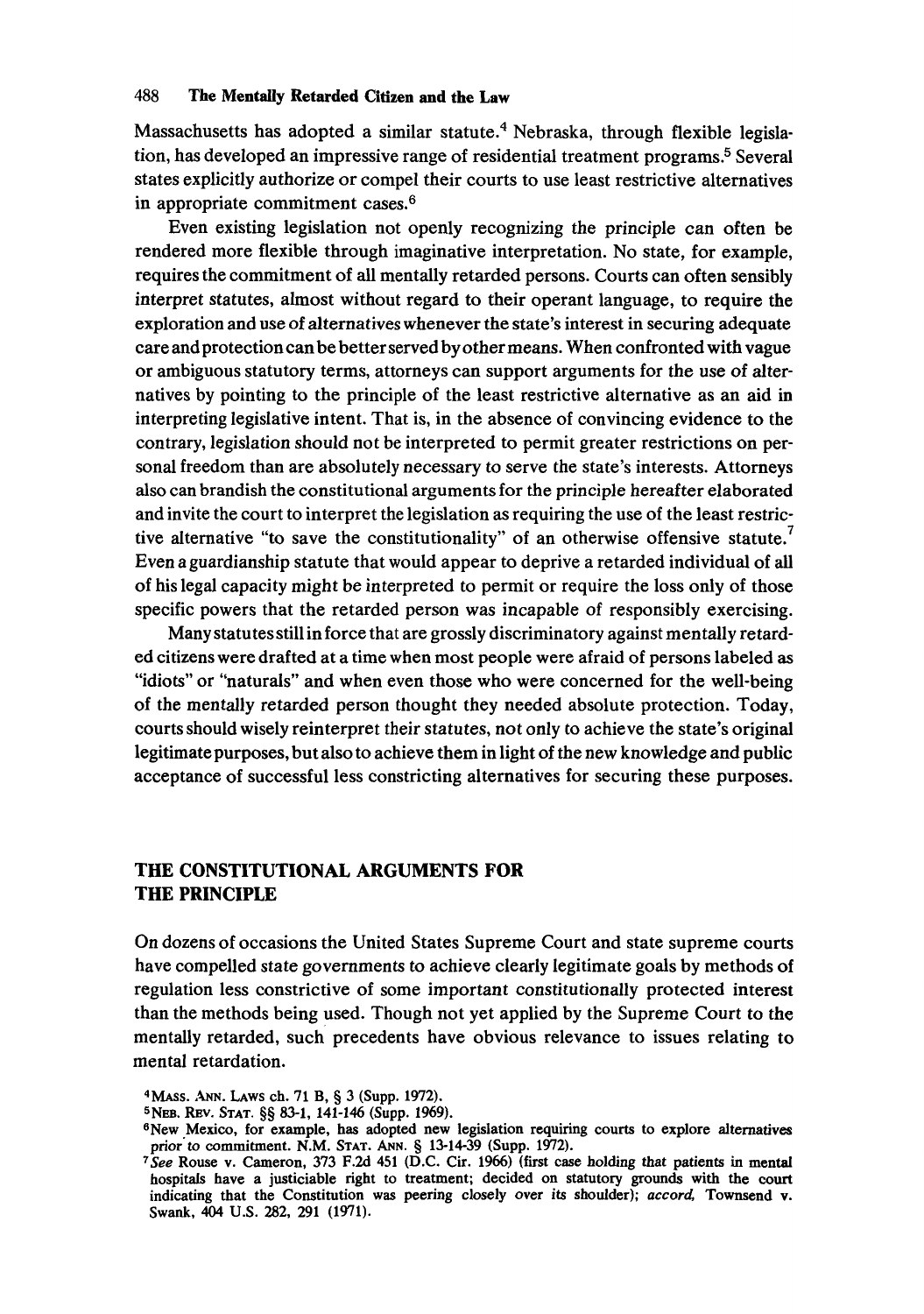Two decisions of the Supreme Court offer illustrations.<sup>8</sup> In 1951, the Court struck down a ban placed by the city of Madison, Wisconsin, on the sale of milk processed more than 25 miles from the city.<sup>9</sup> The court invalidated the ordinance because it found that a less drastic method of inspection could fully serve the city's legitimate interest in protecting its citizens from spoiled or adulterated milk without entirely prohibiting the sale of nonlocal milk. In another case, decided in 1972, the Court examined a Tennessee statute requiring newcomers to reside in the state for 90 days before becoming eligible to vote.  $10$  Tennessee sought to justify the statute in part on the ground that it served to prevent fraud by persons who had not truly made the decision to become residents of Tennessee. Preventing fraud was a legitimate goal, but the 90-day residency requirement could not stand when there was an obvious alternative (checking places of former residence and checking drivers' licenses and car registrations) which did not deny constitutionally protected rights to bona fide new residents.

In terms of alternatives, this reasoning has obvious application to many of the regulations affecting the mentally retarded. For example, courts should not permit involuntary commitment if home care or a community group home can provide the needed protection and better equip the individual for independence. Courts and agencies should not permit placement in separate schools for mentally retarded children when extra assistance in regular public schools can properly educate the child and avoid the social stigma attendant upon segregation. Guardianship that denies a retarded citizen the right to make important life decisions should be avoided when the individual merely is incapable of handling one or two separable and specific kinds of responsibilities.

The application is obvious, but attorneys must leap one hurdle before they can be confident that courts and agencies will be required to apply the principle of the least restrictive alternative to state action affecting retarded citizens. The obstacle is that the Supreme Court and other courts do not apply the principle to all forms of regulations. The use of less restrictive alternatives is insisted upon only when the method of regulation used by the state affects interests that are considered especially sensitive under the Constitution, such as free speech, or are directed at groups against whom discrimination is regarded with especial suspicion by the Court, such as black Americans or aliens.<sup>11</sup> For example, courts will uphold a state regulation requiring sprinkler systems in apartment buildings without inquiring whether an

<sup>8</sup> Dunn v. Blumstein, 405 U.S. 330 (1972); Dean Milk Co. v. City of Madison, 340 U.S. 349 (1951). *See also* Police Dep't v. Mosley, 408 U.S. 92, 100-02 (1972); United States v. O'Brien, 391 U.S. 367, 377 (1968); Carrington v. Rash, 380 U.S. 89, 96 (1965); Shelton v. Tucker, 364 U.S. 479, 488 (1960); Butler v. Michigan, 352 U.S. 380 (1956); South Carolina State Highway Dep't v. Barnwell Bros., 303 U.S. 177, 190-91 (1938). For similar state court precedents, see City of Carmel-by-the-Sea v. Young, 2 Cal. 3d 259, 466 P.2d 225, 85 Cal. Rptr. 1 (1970); Schroder v. Binks, 415 Ill. 192, 195-201, 113 N.E.2d 169, 170-73 (1953); Altemose Constr. Co. v. Building and Constr. Trades Council, 449 Pa. 194, 212-13, 296 A.2d 504, 514-15 (1972) *cert. denied,* 411 U.S. 932 (1973). *See also*  Chambers, *supra* note 1, at 1145-51; Wormuth & Mirkin, *The Doctrine of the Reasonable Alternative,*  9 UTAH L. REV. 254 (1964).

<sup>9</sup>Dean Milk Co. v. City of Madison, 340 U.S. 349, 354-56 (1951).

<sup>10</sup>Dunn v. Blumstein, 405 U.S. 330, 343, 347-49 (1972).

*llSee* San Antonio Independent School Dist. v. Rodriguez, 411 U.S. 1, 18, 51 (1973); *rehearing denied,* 411 U.S. 959 (most recent elaboration on the circumstances in which the Court will and will not subject a state statute to rigorous examination).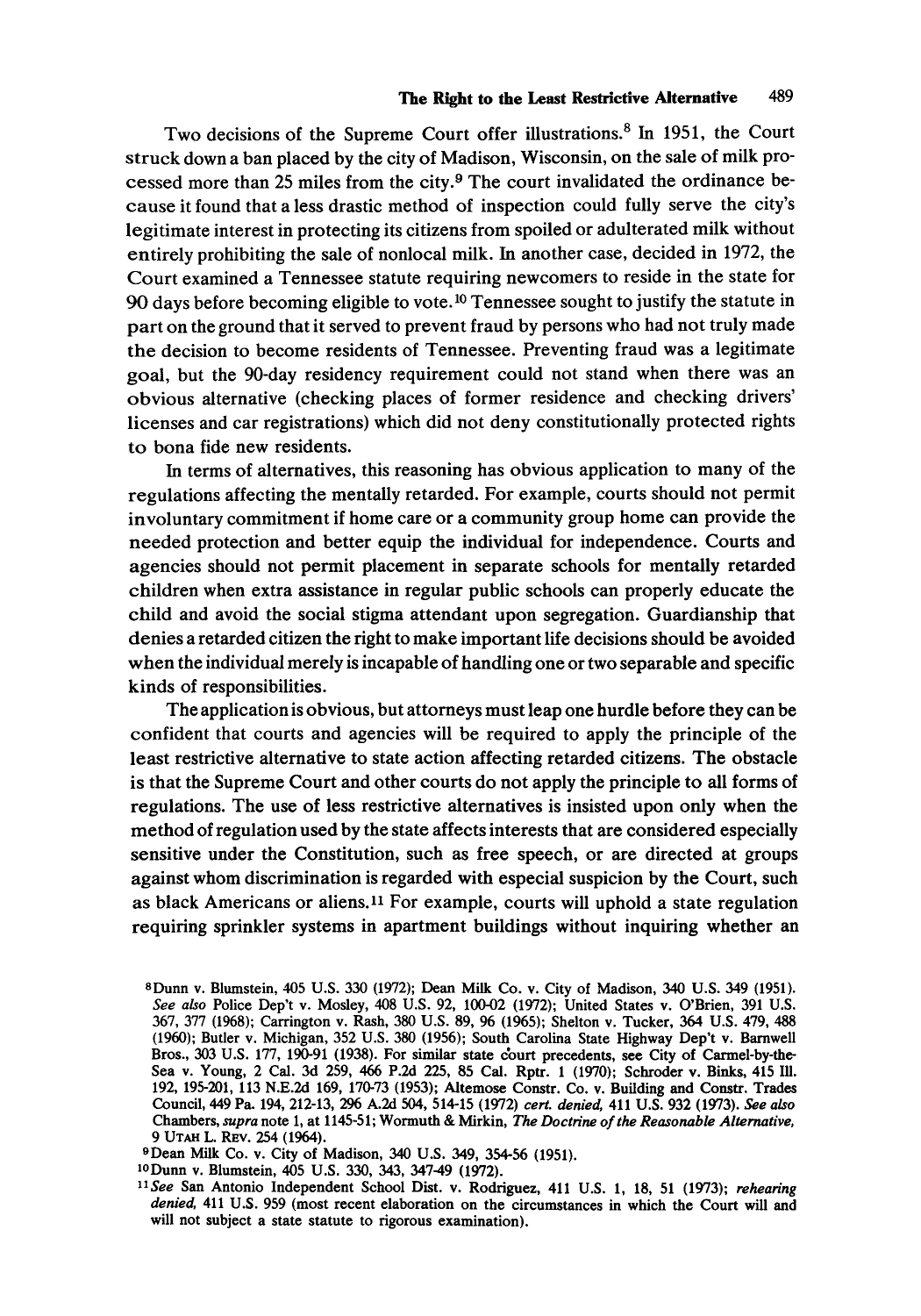alternative form of protection to tenants that is less costly for the landlord is available.12 They will even uphold restrictive welfare legislation which discriminates against larger families without examining claims that narrower legislation not working such hardships would serve the state's interests.<sup>13</sup> The Madison milk ordinance imposed a burden on interstate commerce, an activity expressly protected in the Constitution. Tennessee's voting residency requirement affected two rights afforded special protection under the Constitution: voting in political elections and travel among the states. On the other hand, the laws requiring fire sprinklers and those providing a lesser portion of needs to larger families on welfare than smaller families were immune from inquiry into alternatives because they affected no constitutionally sensitive group or interest. Despite the fact that these laws were of critical importance to the individual's livelihood and sustenance, they were found to have no special place in the Constitution.

Thus, the first task for the court asked to find a constitutional obligation to use or explore alternatives to state regulations for retarded citizens is to ask whether the regulations affect a constitutionally preferred interest or constitutionally protected group. Elsewhere in this volume, contributors have presented arguments that answer this question affirmatively.14 One of these arguments would eliminate most special regulations of the mentally retarded. It is, quite simply, that all laws which regulate the mentally retarded as a class should, like laws overtly based on race or legitimacy of birth, be regarded as constitutionally suspect and subjected to close judicial review. An essential point is that these arguments have considerable merit, but no court has yet accepted them, one court has rejected them, 15 and the most liberal members of the Supreme Court in some recent dicta seem to accept as nonsuspect regulations based on intelligence. 16

H the Court does begin to treat as suspect regulation of the mentally retarded as a separate class, *all* special regulation adversely affecting the retarded should be subject to examination for less restrictive alternatives. H the Court refuses to recognize mental retardation as a suspect classification, arguments that courts should compel inquiries into alternatives (or order the creation of alternatives) must focus on special constitutional protections for particular forms of conduct. Arguments about some of these especially sensitive types of regulation are found elsewhere in this volume. For example, state laws limiting the freedom of retarded individuals to marry or procreate interfere with federally recognized rights to privacy in marital relations.17 Courts appropriately might require case-by-case inquiry into the necessity of discriminatory curtailment to serve legitimate state interests.

Civil commitment of the mentally retarded also intrudes on the constitutionally

(E.D.N.Y. 1973). 16Frontiero v. Richardson, 411 U.S. 677, 686 (1973).

<sup>12</sup>Queenside Hill Realty Co. v. Saxl, 328 U.S. 80, 83 (1946). 13Dandridge v. Williams, 397 U.S. 471, 484, 486 (1970).

<sup>14</sup> See Gilhool, pp. 173-207, Chapter 7 of this volume; Burt, pp. 418-37, Chapter 14 of this volume. 15See New York State Ass'n for Retarded Children, Inc. v. Rockefeller, 357 F. Supp. 752, 767

<sup>17</sup> See Wald, pp. 7-15, Chapter 1 of this volume.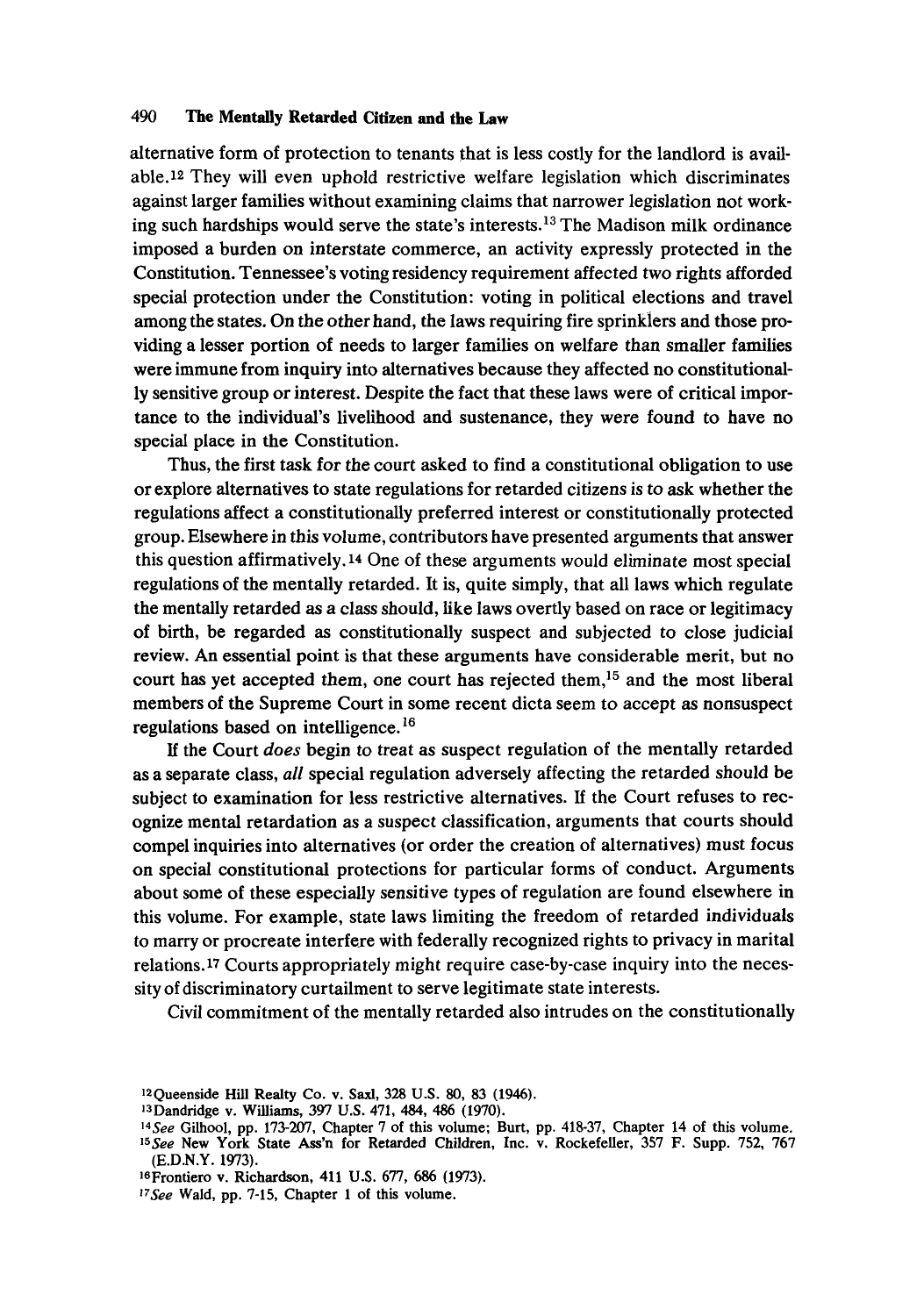#### **The Right to the Least Restrictive Alternative** 491

protected rights of travel and free association. Moreover, some Supreme Court decisions indicate a special sensitivity to regulations permitting incarceration, without reference to other specific freedoms that incarceration inhibits.<sup>18</sup> Reflecting this concern, three recent federal court decisions have held that prior to involuntary hospitalization of the mentally ill, the Constitution requires a demonstration that there are no suitable less restrictive alternatives.<sup>19</sup> In addition, the order entered by the trial court in *Wyatt v. Stickney* bars commitment of a retarded person to an institution "unless a prior determination shall have been made that residence in that institution is the least restrictive habilitation setting feasible for that person."  $20$ 

Unfortunately, not all regulation of mentally retarded citizens affects activities considered especially sensitive by the Supreme Court. For example, at least under the United States Constitution, separate schooling for a retarded child may be permissible even though a less restrictive alternative is available, simply because the Supreme Court has found that the regulation of education, a subject nowhere mentioned in the Constitution, does not call for raised eyebrows in all cases.<sup>21</sup> State constitutional provisions establishing a system of public education may provide a basis for special judicial attention to regulations regarding education, but courts might well hold that such provisions at most require the state to offer some type of education to all children, retarded or otherwise, but carry no implications about the setting in which the education should occur.  $22$ 

Similarly, government-condoned discrimination in employment (such as in the federal law permitting a lower than minimum wage for physically or mentally impaired workers)23 does not seem to intrude on constitutionally protected rights, despite the fact that few aspects of a person's life are more important than the financial resources he needs to sustain himself. The possibility that discriminatory regulations in areas of vital importance to individual retarded citizens will be immune from invalidation on the ground of available less restrictive alternatives underscores the importance to attorneys for retarded citizens of inducing courts to view the mentally retarded as a suspect class.

<sup>1</sup>ssee Chambers, *supra* note 1, at 1180-1200 (arguments developed in the context of the mentally ill).

I9Covington v. Harris, 419 F.2d 617 (D.C. Cir. 1969); Lessard v. Schmidt, 349 F. Supp. 1078 (E.D Wis. 1972), *vacated for entry of definitive decree,* 414 U.S. 473 (1974) (holding the trial court's order to be insufficiently specific and detailed under the Federal Rules of Civil Procedure), *clarified,*  379 F. Supp. 1376 (E.D. Wisc. 1974), *vacated on procedural grounds,* 95 S.Ct. 1943 (1975); Dixon v. Attorney General, 325 F. Supp. 966 (M.D. Pa. 1971).

<sup>20</sup>wyatt v. Stickney, 344 F. Supp. 387, 396 (M.D. Ala. 1972), *a/fd sub nom.* Wyatt v. Aderholt, 503

F.2d 1305 (5th Cir. 1974). 21 *See* San Antonio Independent School Dist. v. Rodriguez, 411 U.S. 1 (1973).

<sup>&</sup>lt;sup>22</sup> See IND. CONST. art. 8, § 1 (providing that public schools shall be "equally open to all"); ILL. CONST. art 10, § 1 (providing for the educational development of all persons "to the limits of their capabilities"); N.J. CONST. art. 8, § 4, para. 1 ("through an efficient system of free public schools for the instruction of all the children in the state"); N.Y. CONST. art. 11,  $\S$  1 (public schools established so that "all children of this state may be educated"); WASH. CONST. art. 9, § 1 ("paramount of the state to make ample provision for the education of all children ... without the distinction or account of ... caste ... ").

<sup>23</sup>See Fair Labor Standards Act, 29 U.S.C. § 214(d) (1970).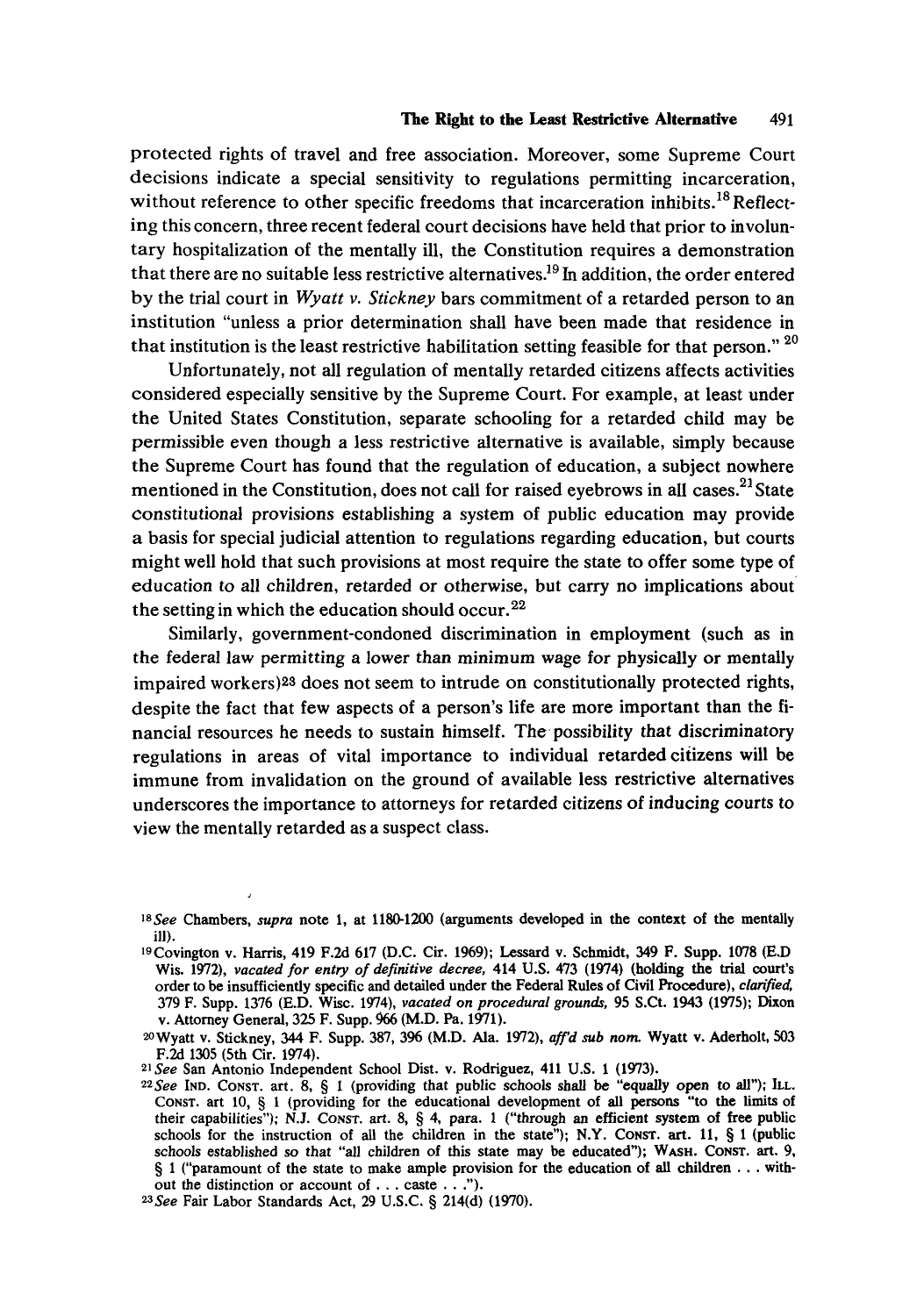#### **THE MANY APPLICATIONS OF THE PRINCIPLE TO REGULATIONS AFFECTING THE MENTALLY RETARDED**

Whenever it is properly applied, the principle of the least restrictive alternative requires first an articulation by the affected court or agency of the interests the state seeks to serve through the law (or regulation) at issue, for it is only through identifying the state interests that the court can determine what alternative methods may be substituted. In the process of articulating interests, courts are forced (if they act properly) to identify and reject impermissible interests that may have been the basis of the law. Thus, for mentally retarded citizens, alternatives to commitment should be assessed in terms of whether they provide needed protection or habilitation, not in terms of their effectiveness in serving the partially motivating, but improper, function of simply screening from sight persons who make others in society feel uncomfortable.<sup>24</sup> In defending its ban on milk processed at a distance from the city, Madison was similarly precluded from relying on its improper interest of protecting its local milk producers from outside competition.<sup>25</sup>

Once interests are identified, the principle can secure varied forms of relief. The most narrow, but perhaps most significant, relief is in the context of methods of regulation requiring case-by-case determination of a retarded person's need for differential treatment  $(i.e., a civil commitment proceeding or a system for placement$ in a separate school). In such cases, the principle calls at a minimum for an individualized inquiry into the current availability of less restrictive alternatives that would serve the state's interests. This is the use to which the principle has been put in the context of the civil commitment of the mentally ill.26 Irrespective of the system that exists and no matter how informally it operates currently, the principle can be used to demand an adequate unbiased inquiry into existing alternatives.

The principle (coupled with well-developed notions of due process of law) $2^7$ also can properly be used to ensure that the search for less restrictive alternatives occurs before, and not after, the more restrictive placement occurs. Because mental retardation is rarely a condition with a sudden or insidious onset, hasty intervention should seldom be required and only in the rarest instance should a person whose only handicap is retardation be placed in a confining institution or a separate school prior to an inquiry into whether the placement is necessary at all.

 $24Cf$ . Papachristou v. City of Jacksonville, 405 U.S. 156, 170-71 (1972) (striking down, as unconstitutionally vague, a vagrancy statute aimed at "common night walkers," which served to round up "so-called undesirables"); Coates v. City of Cincinnati, 402 U.S. 611 (1971) (Ohio statute prohibiting "annoying" assembly by three or more people on sidewalk held violative of rights of free assembly and association).

<sup>250</sup>ean Milk Co. v. City of Madison, 340 U.S. at 354-56.

<sup>26</sup> See Covington v. Harris, 419 F.2d 617 (D.C. Cir. 1969); Lessard v. Schmidt, 349 F. Supp. 1078 (E.D. Wisc. 1972) *vacated for entry of definitive decree,* 414 U.S. 473 (1974), *clarified,* 379 F. Supp. 1376 (E.D. Wisc. 1974), *vacated on procedural grounds,* 95 S. Ct. 1943 (1975); Dixon v. Attorney General, 325 F. Supp. 966 (M.D. Pa. 1971).

<sup>21</sup> *See* Goldberg v. Kelly, 397 U.S. 254 (1970); Chambers, *supra* note 1, at 1178-82.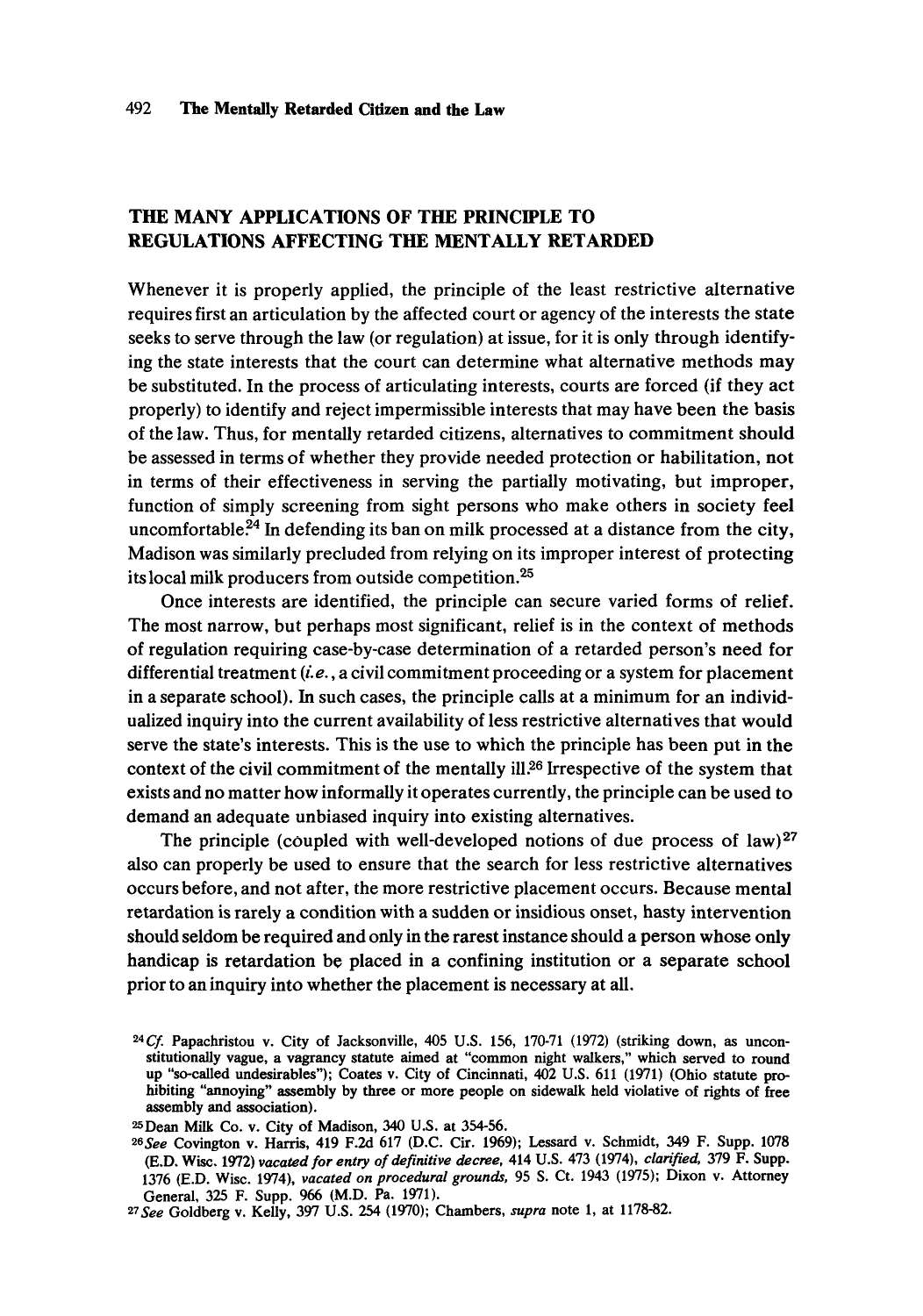A second extension of the principle would be to require case-by-case determinations where none are currently required. For example, the principle could be used to require individualized inquiries into and use of alternatives under statutes imposing absolute bans on marriage for institutionalized retarded persons.28 Similarly, the principle can easily be used to compel individualized periodic reexamination of placements or restrictions to determine their continued necessity.29

Yet bolder uses of the principle lie in waiting. The principle may be a useful tool to lawyers in securing the removal of legal barriers to the use of currently available alternatives. For example, if a public or private agency is repeatedly blocked by zoning regulations from placing a group home in a residential area, $30$  attorneys can argue that the state may not continue to confine retarded persons in institutions and retain their zoning regulations when group homes would adequately serve the needs of the institutionalized individuals. In such a case, a court striking down a zoning regulation would have to find either that the purposes underlying the zoning regulation would not be adversely served by permitting placement of the home or that (and here is an extension of the principle) the value of permitting the less restrictive home justified some intrusion in the state's interests in permitting restrictive zoning.<sup>31</sup>

Striking out even further, the principle may be used to compel the creation of new alternative programs or facilities (such as group homes in the community) even when no agency as yet stands ready to erect them. Many Supreme Court decisions have compelled states to choose between foregoing regulation of certain conduct altogether (such as the regulation of nonlocal milk) or adopting a new method of regulation not currently in existence.<sup>32</sup> Courts might similarly hold that states need not create systems of involuntary (or fictionally voluntary) commitment of mentally retarded persons, but if they do, they must create a full range of less confining residential settings so that no one is confined in a setting more restrictive of his freedom than is necessary.<sup>33</sup> The same argument can be made for compelling the creation of a diverse range of educational programs, so long as the state compels attendance of some mentally retarded children at segregated institutions. For institutionalized children, the creation of alternatives other than their own family homes, which may no longer be available, may be indispensable to their release.

The right to habilitation, developed in *Wyatt v. Stickney* and discussed elsewhere

<sup>28</sup> See Stanley v. Illinois, 405 U.S. 645 (1972) (Illinois forced to replace a system in which fathers of illegitimate children were barred absolutely from receiving custody of child with a system in which case-by-case determinations of fitness were made).

<sup>29</sup>Covington v. Harris, 419 F.2d 617 (D.C. Cir. 1969) (a case dealing with the degree of confinement within a hospital after the initial hospitalization had occurred long before).  $30 \text{ See } \text{Chandler } \& \text{ Ross, Chapter 11 of this volume.}$ 

<sup>31</sup> See Southern Pacific Co. v. Arizona, 325 U.S. 761 (1945) (openly weighing whether harm to state of having no regulation at all over train lengths was outweighed by value of protecting federal

 $32$  See e.g., Shelton v. Tucker,  $364$  U.S. 479 (1960); Dean Milk Co. v. City of Madison, 340 U.S. 349 (1951).

<sup>349 (1951). 33</sup>See Chambers, *supra* note 1, at 1180-1200 (arguments developed in the context of the mentally ill). A lawsuit has recently been filed in the District of Columbia through attorneys at the Mental Health Law Project seeking to force the creation of adequate alternatives to mental hospitalization for persons currently confined at St. Elizabeth's hospital. Robinson v. Weinberger, Civil No.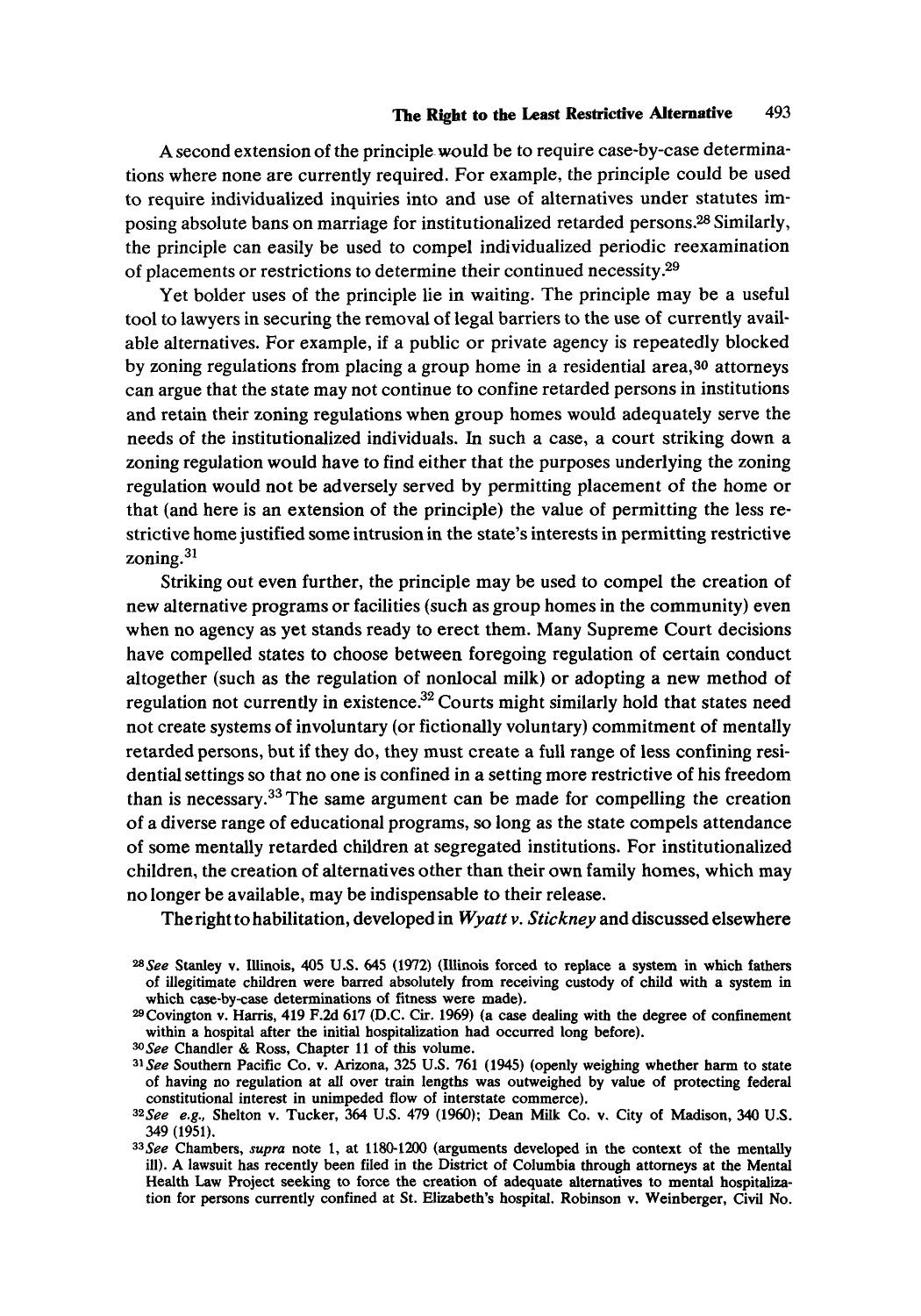in this volume, $34$  has in this context essentially the same potential for encouraging the creation of new programs. Under either rubric, courts have to assay the costs that government must pay as the price for continuing to incarcerate many mentally retarded citizens. In determining the forms of habilitation to be required, courts will find that experts disagree on the precise components of an adequate system of residential or educational alternatives for mentally retarded individuals. Courts may be even more puzzled by state claims that they cannot afford to create the alternatives but cannot humanely give up the institutions altogether. This seems in part to be Alabama's claimed dilemma in *Wyatt* argued through the veil (as seductive as Salome's) of the inappropriateness of judicial intrusion into this essentially legislative domain. But the judiciary has a duty to protect individual liberty, even if a consequence of this duty is to compel a redirection of funds away from programs not involving such constriction on individual liberty.<sup>35</sup> The effectiveness of the principle of the least restrictive alternative requires not only judicial boldness in framing an initial decree, but also steadfastness in overseeing its implementation.

Even beyond compelling the creation of alternatives to specific programs, the principle conceivably might be used to force the creation of preventive programs to ensure that institutionalization or separate education will not be necessary in the future. Phenylketonuria (PKU) testing programs, controls over lead-based paint, prenatal nutritional programs, and even broad income maintenance systems can all be justified by the principle so long as involuntary losses of freedom await some citizens who would become retarded without such programs. The costs of the development and implementation of such programs may possibly call into question the propriety of judicial use of the principle at all. For the principle brings with it an unbroken continuum of pressures on the state to avoid unnecessary deprivations of liberty.But drawing lines through undivided middles has been the magic of common law courts, and hopefully in the field of mental retardation, courts and future legislators will draw these lines toward the edge of the continuum where many current legislators still wince.

#### **THREE PROBLEMS FOR ATTORNEYS**

Three obstacles to successful application of the principle merit further consideration. The first two-state claims that placement in the restrictive setting is voluntary and that placement or regulation is the only avenue adequately serving the state's interest of maximum protection for the retarded person-may influence courts to hold that the principle does not apply at all or to apply the principle and still routinely permit the use of the most restrictive placement. The third obstacle-the inadequacy of current systems for exploring alternatives in individual cases-may not deter

<sup>34</sup> *See* Halpern, Chapter 13 of this volume; Burt, Chapter 14 of this volume.

<sup>35</sup>In a way, suits to compel the creation of new programs involve a dangerous bluff: The state can evade a court order by closing the attacked institution or school. Such closings may be disadvantageous for some residents or students if no other appropriate programs exist.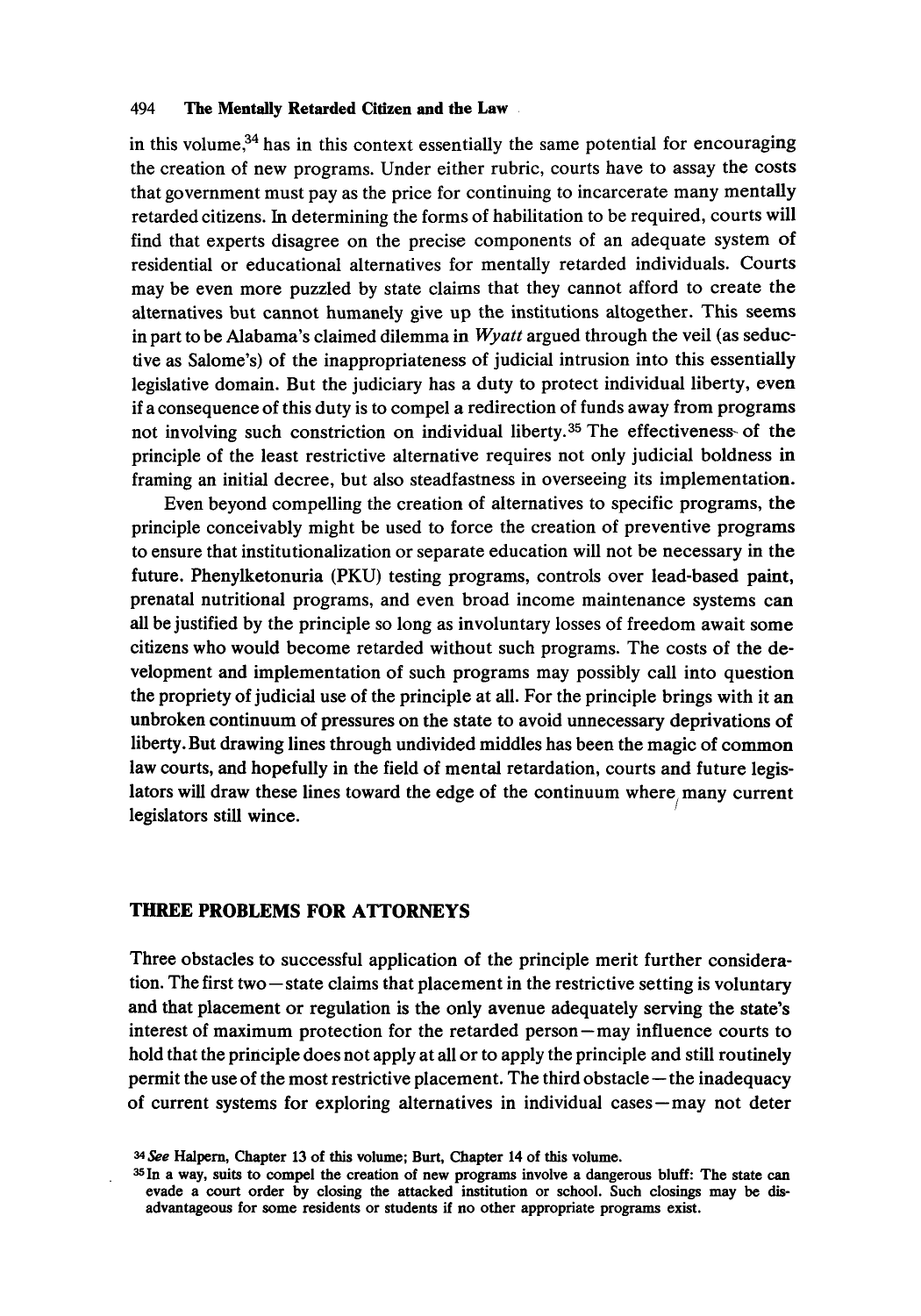courts from holding that the principle applies, but may render useless any favorable holding that is reached.

#### **The Myth of Voluntariness**

States are likely to claim that participation in many forms of separate treatment for the mentally retarded is voluntary or that persons held are free to leave at any time.<sup>36</sup> If states permitted commitment to residential institutions or special schools for the retarded only when the individual voluntarily chose participation, courts might reject arguments that states must create new less restrictive alternatives (or even that they must explore existing ones). The courts might reason that the obligation to use alternatives that maximize freedom applies only when the government is seeking by force to remove an individual's freedom.

There are several responses to this position. In the first place, if courts accept the argument that disfavored treatment of persons labeled mentally retarded is constitutionally suspect, then establishing voluntary forms of segregation would arguably be as constitutionally unacceptable for the mentally retarded as the "freedom of choice" plans adopted by racially segregated school systems in response to court orders requiring elimination of racial segregation.37 Continued reliance on the totally confining institution, even if it is operated on a voluntary commitment basis, unnecessarily perpetuates the stigma of mental retardation for both institutionalized and noninstitutionalized retarded citizens. However enticing the analogy to race discrimination may be, it is unlikely that courts will in fact borrow for the mentally retarded the full range of judicial techniques developed to attack racial segregation. Under the Constitution, racial segregation now occupies the lowest ring in hell, and courts have acted with greater aggression to uproot it than they are likely to display for any other form of institutionalized intolerance.

A more promising method of attack on claims that programs are "voluntary" is to argue that in reality the programs are "involuntary" in that they are chosen in an atmosphere of drastic governmentally threatened consequences or under misapprehensions about the consequences of not accepting such programs.38 For example, a parent's seemingly voluntary choice of school placement might be considered involuntary if the alternative to separate placement were the child's removal from the school system. A parent's decision (or even the retarded person's own decision) might similarly be considered involuntary if not made with full disclosure about conditions and about the services provided in the school, available alternatives, and the reduced likelihood of the individual's reintegration into the community.

*<sup>36</sup> See* New York State Ass'n for Retarded Children, Inc. v. Rockefeller, 357 F. Supp. 752, 759-60

<sup>&</sup>lt;sup>37</sup> See, e.g., Boson v. Rippy, 285 F.2d 43 (5th Cir. 1960). Even in the race area, freedom of choice plans carefully drawn to ensure that choice was voluntary and that the schools were not otherwise segregated by law have been sustained. *See* Stell v. Savannah-Chatham County Bd. of Educ., 333 F.2d 55, 65 (5th Cir. 1964), *cert. denied,* 379 U.S. 933 (1964).

<sup>38</sup> *See, e.g.,* Rogers v. Richmond, 368 U.S. 534 (1961).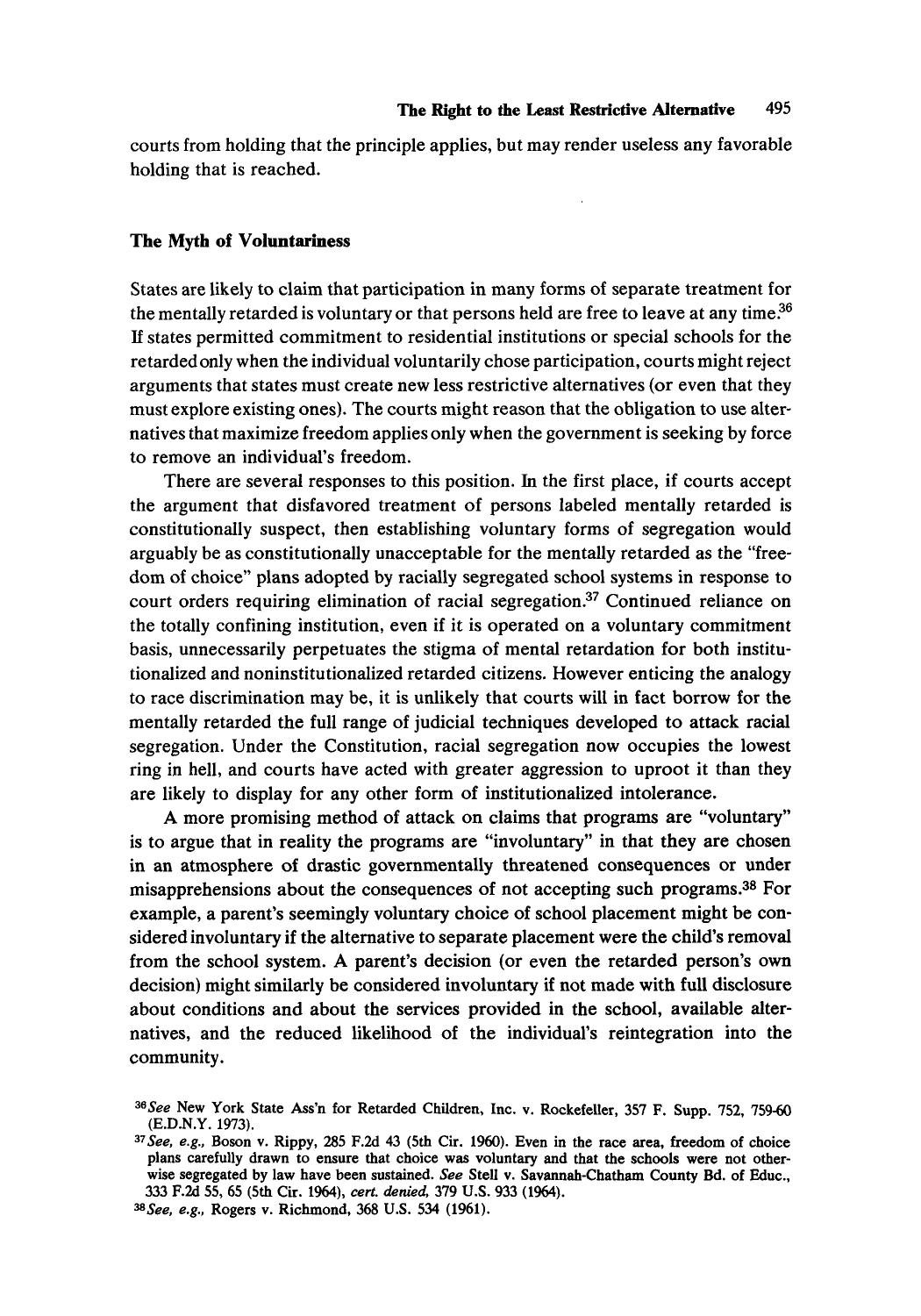Finally, a parent's "voluntary" decision should almost never be considered voluntary as to the child, for the interests of parents and child (especially when the parents are considering expelling him from their home) may conflict greatly.<sup>39</sup> The consequence of refusing to recognize the parent's choice as voluntary would be that courts or agencies would make an independent inquiry into alternatives. (The parents' own attitude about placing their child could, of course, still be considered as one important factor in judging the adequacy of a home-based alternative program.)

#### **The State's Interest** in **Protecting the Retarded Person**

Courts can be expected to require the use of the least restrictive alternative only when it serves the state's legitimate interests at least as well as (or, perhaps, not much less satisfactorily than) the more restrictive program the state is seeking to impose on the retarded person.

One goal of many governmental restrictions on the mentally retarded person is to protect him from his own inadequacies. The most restrictive form of regulation  $-$  for example, commitment to a distant institution or absolute guardianship-will nearly always maximize this protection. Judges who are often concerned solely or primarily with ensuring such protection40 are understandably reluctant to run the risk that their failure to have ordered the most restrictive alternative will later lead to some incident for which they may be blamed. Thus, judges may honestly apply the principle and still reject the retarded person's plea for greater freedom.

Attorneys must be well prepared to respond to this defensive behavior. They must try to show that protection is not the only goal of the legislation in issue and point to other goals, if they exist, such as habilitation or maximizing capacity for independent decision making. Even accepting the primacy of a goal of protection, attorneys should try to show that many retarded persons need far less protection than is commonly believed and that a high degree of protective segregation will largely undermine the ability of the retarded person to develop personal independence. Attorneys should, in short, be sympathetic to the judge's concerns, but they also must show him that a greater degree of freedom best serves the judge's own goals.

#### **The Need for Systems to Ensure That Alternatives Are Explored**

Because the most likely use of the principle for the retarded citizen lies in compelling the use of existing less restrictive alternatives to institutional commitment or separate schooling, there is a need to emphasize the difficulties of ensuring that alternatives are actually explored even after courts decree that a search for alter-

*<sup>39</sup>See* Murdock, *Civil Rights of the Mentally Retarded: Some Critical Issues,* 48 NOTRE D. LAw. 133, 139-43, 154-55, 156-58 (1972).

*<sup>40</sup>See* Lake v. Cameron, '267 F. Supp. 155, 158-59 (D.D.C. 1967) (excessively protective attitude of federal district judge).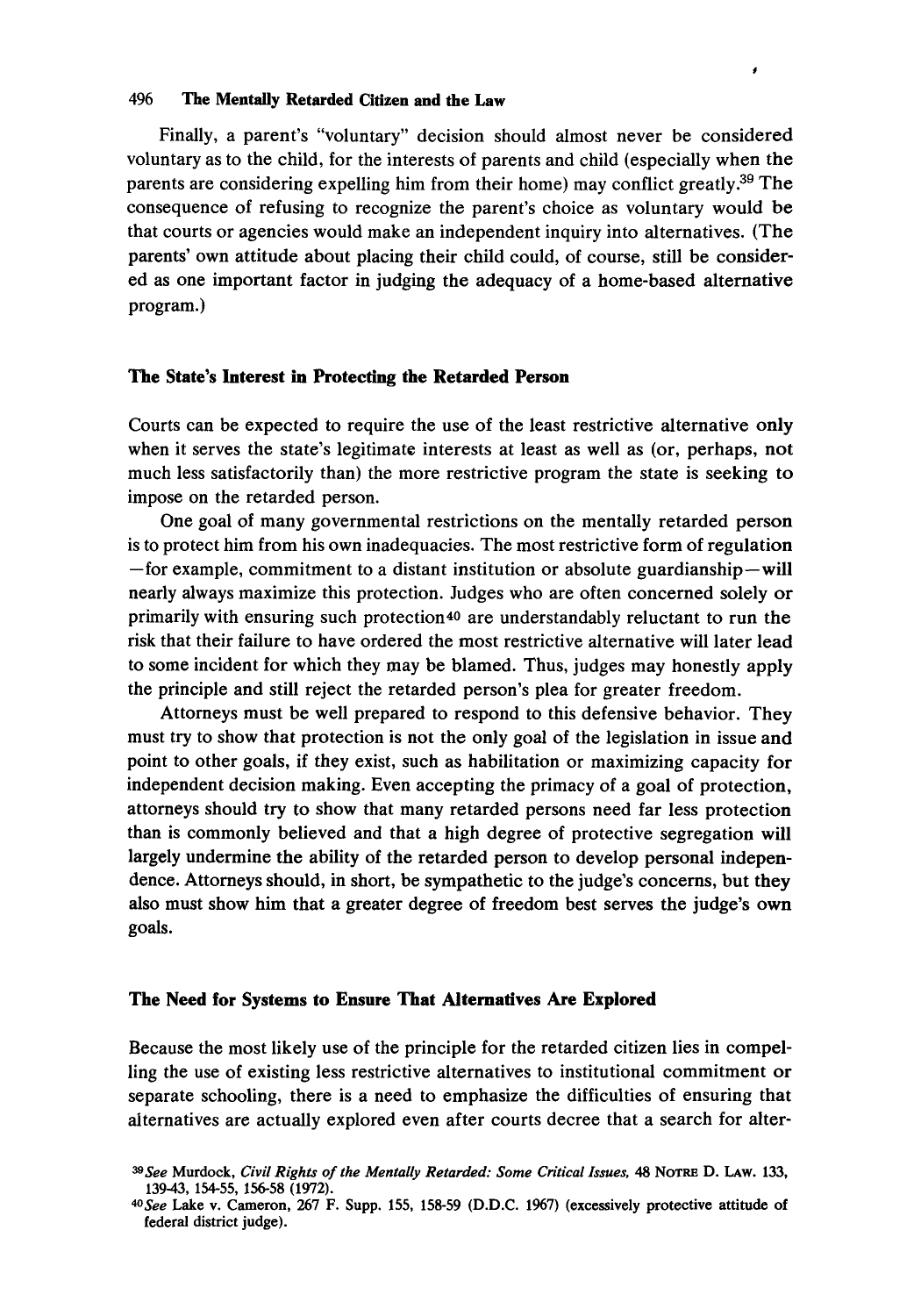natives is mandatory. In 1966, the United States Court of Appeals for the District of Columbia Circuit ordered that alternatives to hospitalization for the mentally ill be explored in all cases and used where appropriate.41 The government, according to the court, bore the burden of performing the search. In the vast bulk of commitment proceedings since conducted in the District, however, little or no exploration of alternatives has occurred because, at least until recently, there was no one to carry out the search. Attorneys were ignorant of the alternatives and too overworked to explore them, the committing authority and the reviewing court were understaffed, and the person who was being committed usually was unable to discover alternatives.

The same problem is likely to exist for the mentally retarded. Thus, a bare holding that alternatives to any compulsory procedure must be explored on a case-bycase basis is by itself of small value. Attorneys must seek to ensure that alternatives are in fact routinely assessed. The same court that holds that a retarded person has a right to the least restrictive suitable placement can appropriately hold that the right must be implemented by systems to ensure that alternatives are adequately brought to the attention of decision makers.

The appropriate system for exploring alternatives will vary with the nature of the issue (residential placement, guardianship, schooling) and the nature of the decision maker (judge, school official, institutional administrator). The task of seeking alternatives to implement court decisions might be entrusted to court personnel, just as probation officers now typically advise criminal and juvenile courts on community placement.<sup>42</sup> The analogy is more compelling than may initially appear. Specially trained court personnel could not only help locate community alternatives, but could also play a role in monitoring the progress of the retarded persons involved. They may also infuse judges with enthusiasm for developing new community programs. Another approach to implementing less restrictive alternatives would be the development of a separate agency with a staff of lay or professional advocates, perhaps attached to an agency providing legal representa-. tion. Already in use in some legal services agencies for the mentally ill, such an independent advocacy service can serve a similar function in the context of placements for mentally retarded persons.

In both commitment and educational decisions, the state may prefer to rely on an investigation of alternatives conducted by staff persons working for the agency operating the very restrictive placement the retarded person may wish to avoid. Because of the obvious conflict of interests between retarded citizens and those who are employed in the most confining and restrictive programs, exclusive reliance on such an arrangement should be avoided.

Whatever the system created, the important point is this: Any court that accepts the principle of the least restrictive alternative must also concern itself with the method for implementing the principle. Attorneys filing class suits or appealing

<sup>41</sup>Lake v. Cameron, 364 F.2d 657 (D.C. Cir. 1966). *See also* Chambers, *supra* note 1, at 1168-69 (discussion of implementation of Lake).

<sup>42</sup> See R. DAWSON, SENTENCING: THE DECISION AS TO TYPE, LENGTH AND CONDITIONS OF SENTENCE (1969) (describes the function of probation officers in sentencing).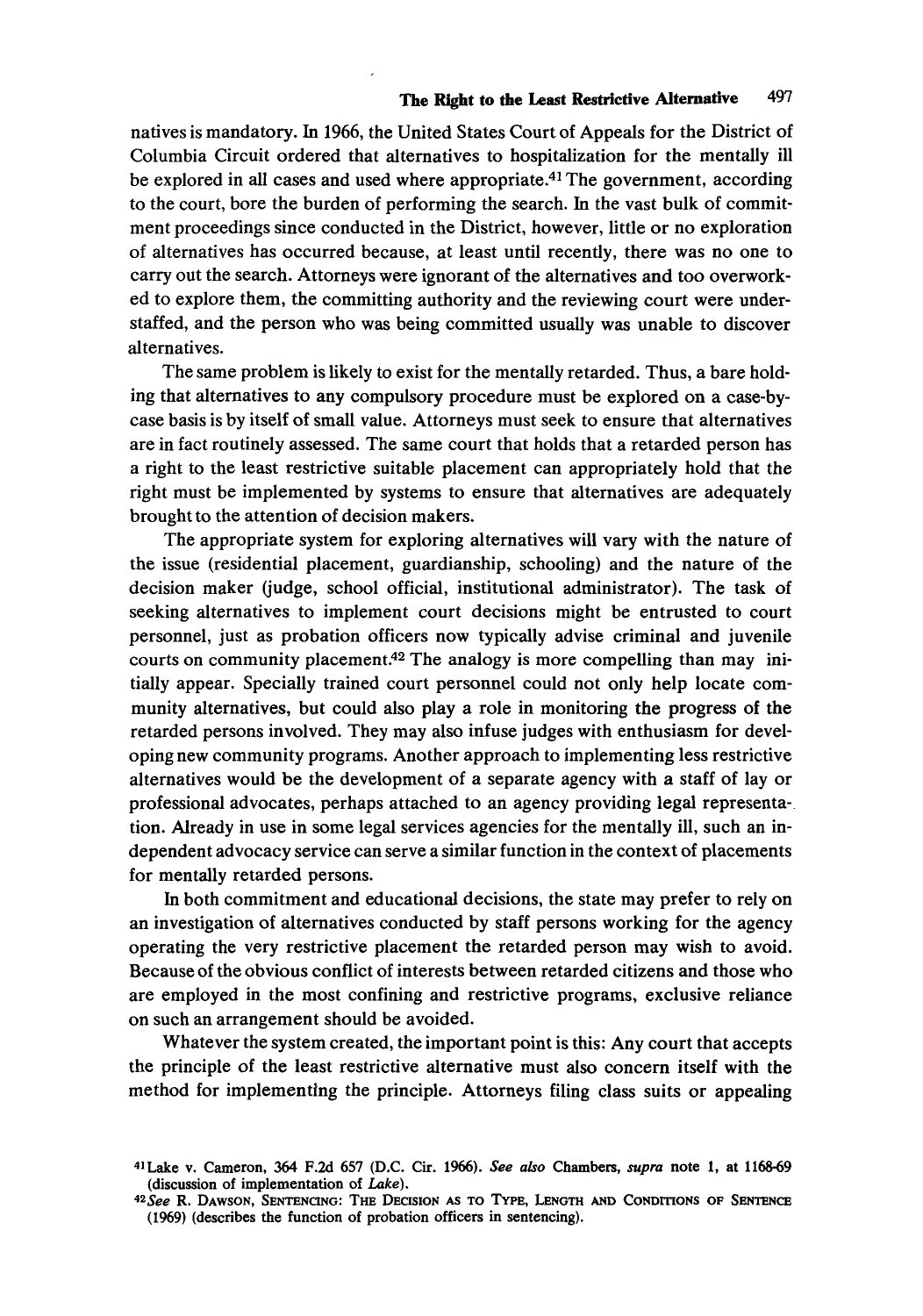individual cases need to address explicitly the abstract constitutional principle and its implementation as well.

#### **THE LIMITATIONS OF THE PRINCIPLE AND THE LIMITATIONS OF ATTORNEYS**

The principle of the least restrictive alternative cannot alone, even if broadly accepted by courts, compel the development of the necessary variety of affirmative programs for mentally retarded citizens. Those who seek normalization **walk a**  wobbly tightrope. To them, normalization does not mean the elimination of special programs for the mentally retarded. Rather, they seek elaborate but subtle special programs to help each mentally retarded person learn to live as nearly as possible at his own optimum level. The natural vector of the principle of the least restrictive alternative lies in the dismantling of restrictions. To the extent that it is a useful tool in arguing for the creation of community-based programs, its utility is premised **on**  the continued existence of more restrictive programs. If acceptance of the concept of normalization of institutions and programs causes states to close their restrictive institutions and programs for the retarded, the principle would offer little aid **in**  compelling the creation of new programs in the community. This emphasizes the point that the principle is not an affirmative right that can compel special programs if a state decides to do nothing. Today, while many restrictions remain, the principle of the least restrictive alternative can be very effective, but even today attorneys seeking special programs for the mentally retarded should couple the principle with statutory and constitutional arguments that are less intrinsically negative in their tone.

A broader warning is in order. The lawyer seeking alternatives for the mentally retarded, the mentally ill, or other segregated groups has a great responsibility. Class action lawsuits that fail may appear to vindicate current practices and impede efforts for change for the lawyer's own clients and thousands of others across the country. Class actions that succeed may produce hastily devised alternative placements or the release of institutional residents without the necessary community systems to support them. When lawyers seek to persuade courts to do what legislatures ought to have done, they bear a weighty burden to do what legislatures ought to do before they act. In this context, lawyers need to inform themselves about the varying capacities and needs of retarded citizens and the range and effectiveness of alternatives to whatever confining institution, program, or regulation they seek to dismantle. They need to visit the institutions and special programs for retarded persons and sit down and get to know some of their clients.

In some ways, attorneys involved in test cases are uniquely situated to act irresponsibly, often having no real client other than their own moral convictions, no accountability to an electorate, and no responsibility even to bear the brunt of a judicial opinion as their own. To date the attorneys who have been involved in the major litigation for retarded citizens have generally borne well the burden of